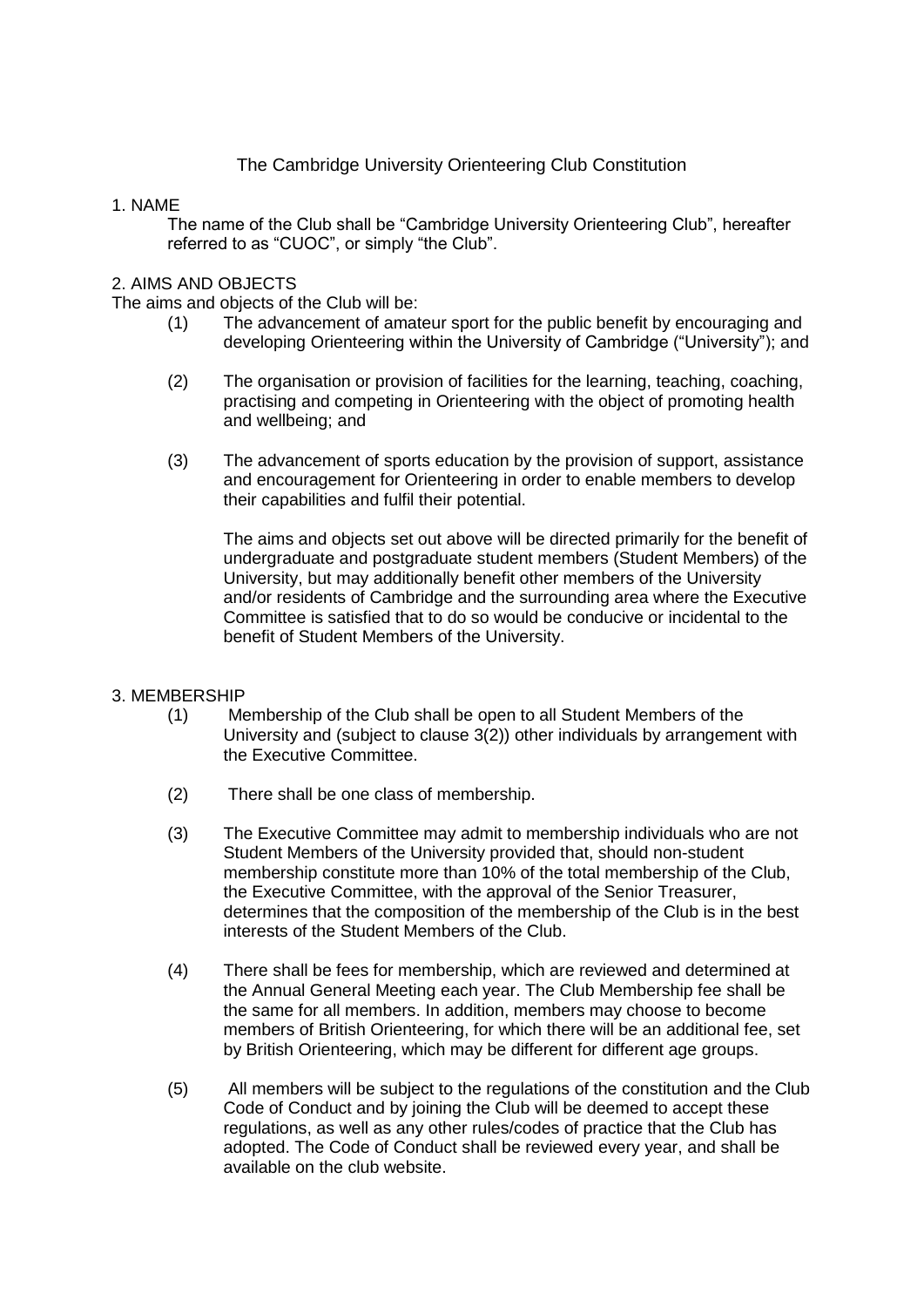- (6) Membership of the Club is terminated if the member resigns by written notice to the Club or if any sum due from the member to the Club is not paid in full within three months of it falling due or if the member is expelled in accordance with clause 10.
- 4. EQUALITY OF OPPORTUNITY
	- (1) The Club is committed in its pursuit of sporting participation and achievement to equality of opportunity and to a proactive and inclusive approach to equality, which supports and encourages all under-represented groups, promotes an inclusive culture, and values diversity.
	- (2) The Club is committed to everyone having the right to enjoy their sport in an environment free from threat of intimidation, harassment and abuse.
	- (3) The Club has a responsibility to oppose discriminatory behaviour and promote equality of opportunity.
	- (4) The Club will deal with any incidence of discriminatory behaviour seriously, according to club disciplinary procedures.
- 5. THE EXECUTIVE COMMITTEE
	- (1) The day-to-day management of the Club's affairs shall be conducted by the Executive Committee, which shall consist of the Officers of the Club, to be elected annually at the Annual General Meeting (AGM), with the exception of the Senior Treasurer who shall be appointed by the Executive Committee, subject to the approval of the Sports Club Registration Sub-Committee.
	- (2) The Officers of the Club shall be:
		- i. Club Captain
		- ii. Men's or Women's Captain\*
		- iii. Senior Treasurer
		- iv. Junior Treasurer
		- v. Secretary
		- vi. Social Secretary
		- vii. Mapping Officer
		- viii. Webmaster
		- ix. Publicity Officer and Journal Editor
		- x. Quartermaster
		- xi. Training Officer
		- xii. Safety and Welfare Officer
		- xiii. Icenian Organiser
		- xiv. Icenian Planner

\*The Men's or Women's Captain shall be of opposite gender to the Club Captain.

- (3) The Executive Committee shall also have a Senior Treasurer, who shall be a member of the Regent House, or other person approved by the Sports Club Registration Sub-Committee. The Senior Treasurer shall ensure that there is in place proper finance, administration and regulation of the Club.
- (4) All Officers (except the Senior Treasurer) must be members of the Club and shall be eligible for re-election each year. If the post of any Officer should fall vacant after election, the Executive Committee shall have the power to fill the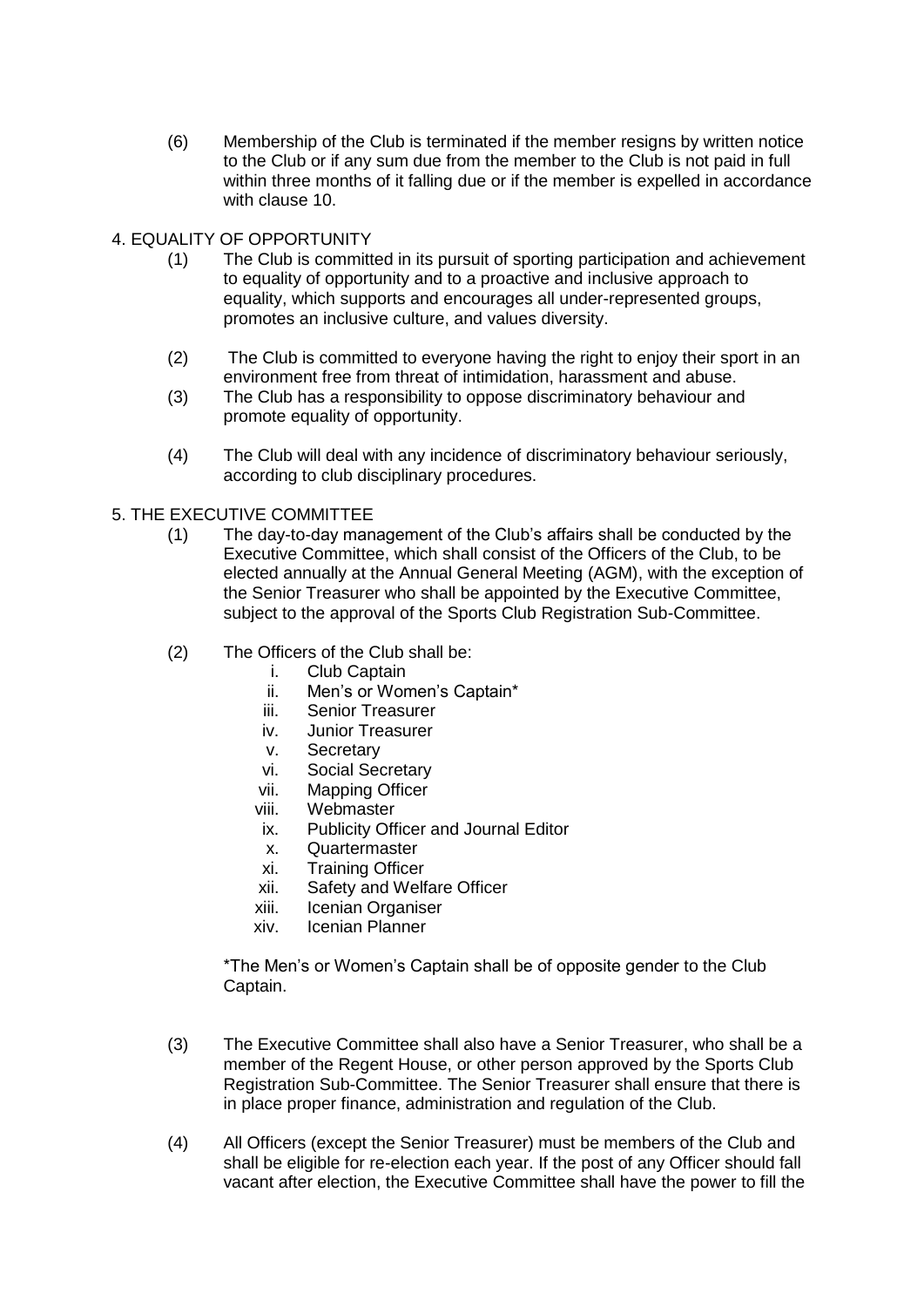vacancy until the next AGM, provided that any temporary replacement for the Senior Treasurer is a member of the Regent House, or other person approved by the Sports Club Registration Sub-Committee.

- (5) A majority of the Officers of the Club shall be full-time undergraduate or postgraduate students of the University.
- (6) Meetings of the Executive Committee shall be chaired by the Club Captain, or, in their absence, the Men's or Women's Captain. If neither of the Captains is present, the remaining members shall elect a chairperson for that meeting. The quorum for a meeting of the Executive Committee shall be three members and a written record of each meeting shall be kept.
- (7) The Committee will be responsible for adopting new policy and codes of practice, and making rules and bye-laws for the conduct of the Club's activities and management of its affairs and must adopt such means as they think sufficient to bring these to the notice of the members. Any such policies, codes, rules and bye-laws shall be binding on all members.
- (8) Only Officers of the Club will have the right to vote at committee meetings. Questions arising at a meeting of the Executive Committee shall be decided by a simple majority of votes. Except for the chairperson of the meeting, who in the case of an equality of votes has a second or casting vote, every member of the Executive Committee has one vote on each issue.
- (9) The Executive Committee will have powers to appoint any non-voting advisers to the Executive Committee as necessary to fulfil its business.
- (10) The responsibilities of the Officers shall be:
	- i. Club Captain to co-ordinate the affairs of the club and the activities of the Committee; to ensure the Club's interests are represented at appropriate external bodies; to select teams to represent the Club; to ensure that the Varsity Match and Cuppers competitions take place during the year.
	- ii. Men's or Women's Captain to assist the Club Captain in their management and selection duties.
	- iii. Senior Treasurer to audit the accounts of the Club, and provide advice if required.
	- iv. Junior Treasurer to manage the finances of the Club and submit the application for the recurrent grant.
	- v. Secretary to record the proceedings of Club and Committee meetings; to handle correspondence on behalf of the Club.
	- vi. Social Secretary to arrange a regular programme of social events; to provide refreshments at Club events when required.
	- vii. Mapping Officer to co-ordinate the production and use of the Club's maps.
	- viii. Webmaster to maintain the Club website and mailing list.
	- ix. Publicity Officer and Journal Editor to produce a journal to be presented at the annual dinner to record the activities of the Club, and to oversee recruitment and retention of members in liaison with the Captain and to ensure the Club is well presented in all communications.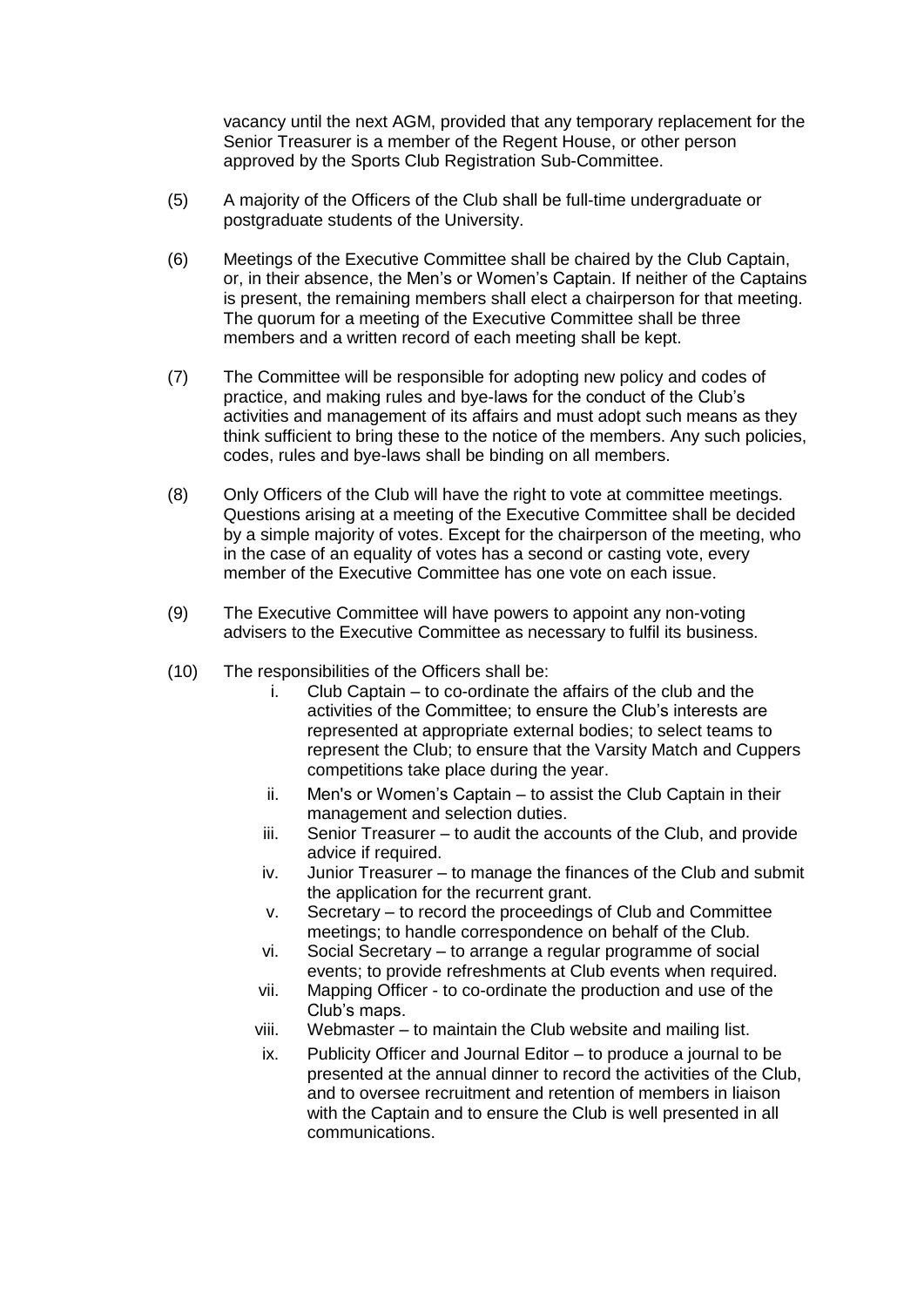- x. Quartermaster to keep track of the equipment owned by the Club and ensure that the stores are kept in good order; to order and keep track of Club clothing.
- xi. Training Officer to co-ordinate a programme of training activities to improve the performance of members of the Club.
- xii. Safety Officer to ensure compliance with Health & Safety regulations.
- xiii. Icenian Organiser to organise the annual Icenian event.
- xiv. Icenian Planner to plan the annual Icenian event.

### 6. GENERAL MEETINGS

- (1) The Club shall hold an Annual General Meeting (AGM) during each Academic year. The AGM shall be held in Cambridge during the first half of Easter Term. All Members shall be entitled to attend and vote at any AGM. At least fourteen days' written notice shall be given to members before the AGM, containing the date, time, and place of the meeting.
- (2) The AGM shall be called to:
	- □ Approve Minutes of the previous AGM;
	- □ Approve Club Accounts for the preceding year;
	- □ Receive and review reports from Committee members;
	- $\Box$  Review and agree membership fees;
	- $\Box$  Elect the Executive Committee for the year ahead;
	- $\Box$  Consider any proposed changes to the Club Constitution;
	- □ Conduct such other business as is necessary.
- (3) Candidates for election to office shall be proposed and seconded by two other members. Any member of the Club may stand for any position, except for those of Men's or Women's Captain, who must be of the appropriate gender, and Senior Treasurer, who must be a member of Regent House or other person approved by the Sports Club Registration Sub-Committee.

Every motion at an AGM shall be proposed and seconded by two members. Except for changes to the Constitution referred to in clause 8 and Reserved Matters referred to in clause 13, voting shall be by a simple majority. The method shall be by a show of hands at the meeting, or by any other method agreed by the outgoing Executive Committee. If there is only one candidate for a position, they shall be elected unless an objection is raised.

The Icenian Organiser and Icenian Planner shall be appointed by the Committee at the appropriate point in the year; this should be at least six months before the Icenian is to be held.

(4) The Club Captain, or, in their absence, the Men's or Women's Captain shall take the Chair at any AGM. In the absence of the Club Captain and Men's or Women's Captain the meeting shall elect a Chairperson for that meeting. The quorum for an AGM shall be 10 members, or 2/3 of the membership, whichever is fewer. A written record of every AGM shall be kept.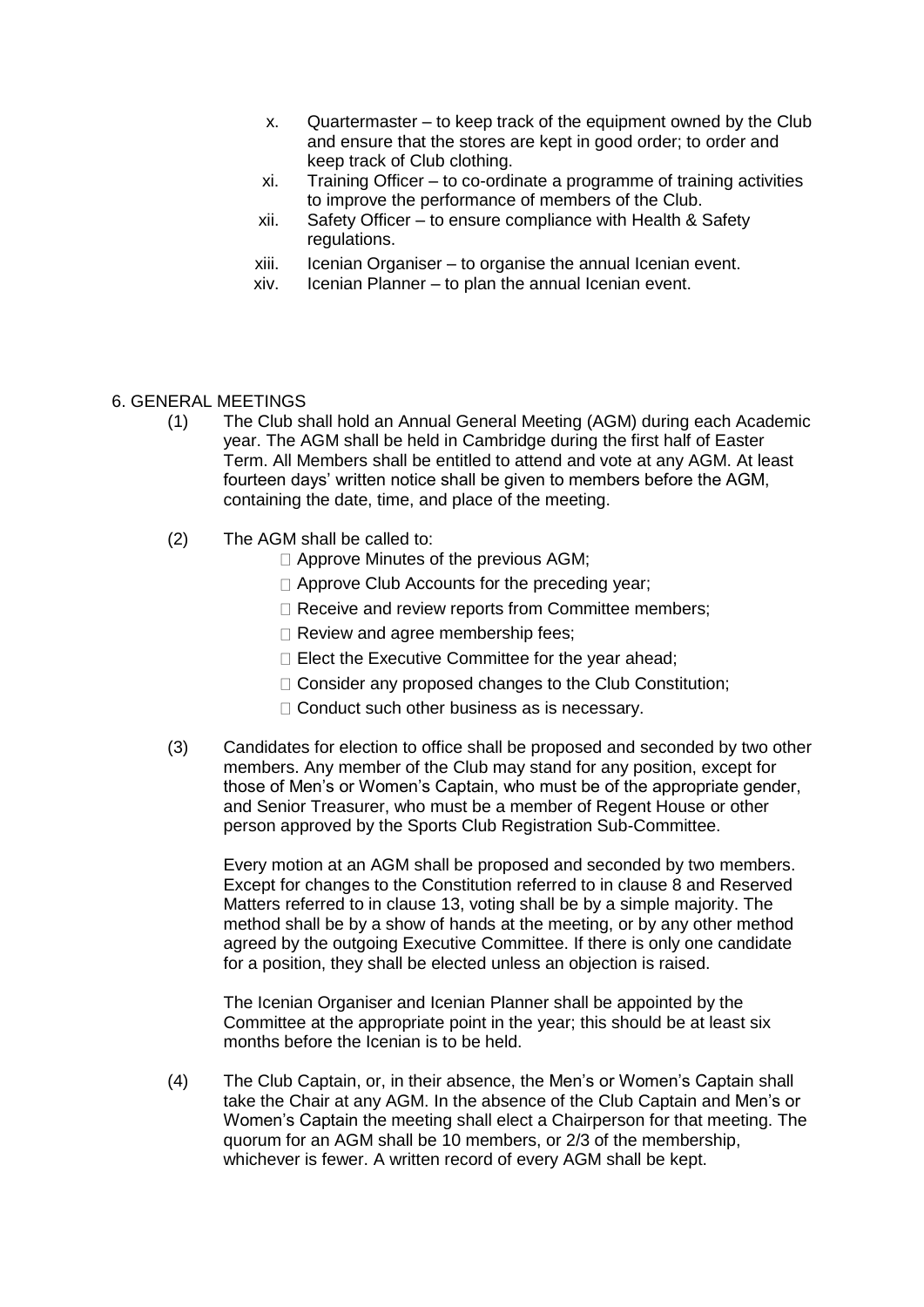- (5) Only current, fully paid-up members are eligible to vote at an AGM.
- (6) An Extraordinary General Meeting (EGM) may be held at any time during Full Term. It shall be held in Cambridge and may be called by the Executive Committee or at the written request of at least ten members. Fourteen days' written notice shall be given to members before an EGM is held. All procedures shall follow those outlined above for AGMs.

#### 7. FINANCIAL & LIABILITY MATTERS

- (1) The Club shall maintain a banking account in the name of the Club with a suitable Bank or Building Society to hold the Club's funds.
- (2) It shall be the responsibility of the Junior Treasurer to ensure that monies received are properly accounted for, and that the Club's financial records are kept in good order. In particular, the Junior Treasurer shall ensure continuity of Cambridge resident signatories for any bank accounts held by the Club.
- (3) The Junior and Senior Treasurers shall make arrangements for the Club's Accounts to be properly audited on an annual basis, either by the Senior Treasurer, or by some other person approved under University Ordinances. The Treasurers shall submit audited accounts to the Annual General Meeting for the previous year ending 31<sup>st</sup> March.
- (4) For so long as the Club shall be registered with the University Sports Service, it shall be the duty of the Executive Committee to ensure that the Club complies with the requirements for registration as a University Sports Club.
- (5) The Executive Committee (acting by its members) is authorised to enter into contractual arrangements with third parties for and on behalf of all members, but only to the extent reasonably necessary for the proper performance of its duties pursuant to the constitution and acting always in the best interests of the Club and its members. Non-Executive Committee members are not entitled to enter into contractual arrangements for and on behalf of other members unless expressly authorised in writing by the Executive Committee.
- (6) When entering into contractual arrangements pursuant to clause 7(5), the Executive Committee shall endeavour to agree a contractual limit on the members' liability which does not exceed the assets of the Club from time to time, or, if not possible, a reasonable limit of liability taking into account the nature of the contract and the circumstances.
- (7) All monies drawn against Club funds should be authorised by at least two members of the Executive Committee (including the Junior Treasurer), either by signature, or access to online banking facilities.
- (8) The assets of the Club shall be held on trust by the members of the Executive Committee as trustees for the benefit of the Club and its members.
- (9) As an unincorporated association, all members are liable for any debts and obligations properly incurred by one or more members on behalf of the Club. In the event that members individually or collectively suffer a claim, penalty or other financial loss or liability on behalf of the Club (whether in negligence, contract or otherwise) which is not covered by insurance, then provided the relevant members have acted in good faith and in accordance with the constitution and have taken all reasonable steps to mitigate their loss, they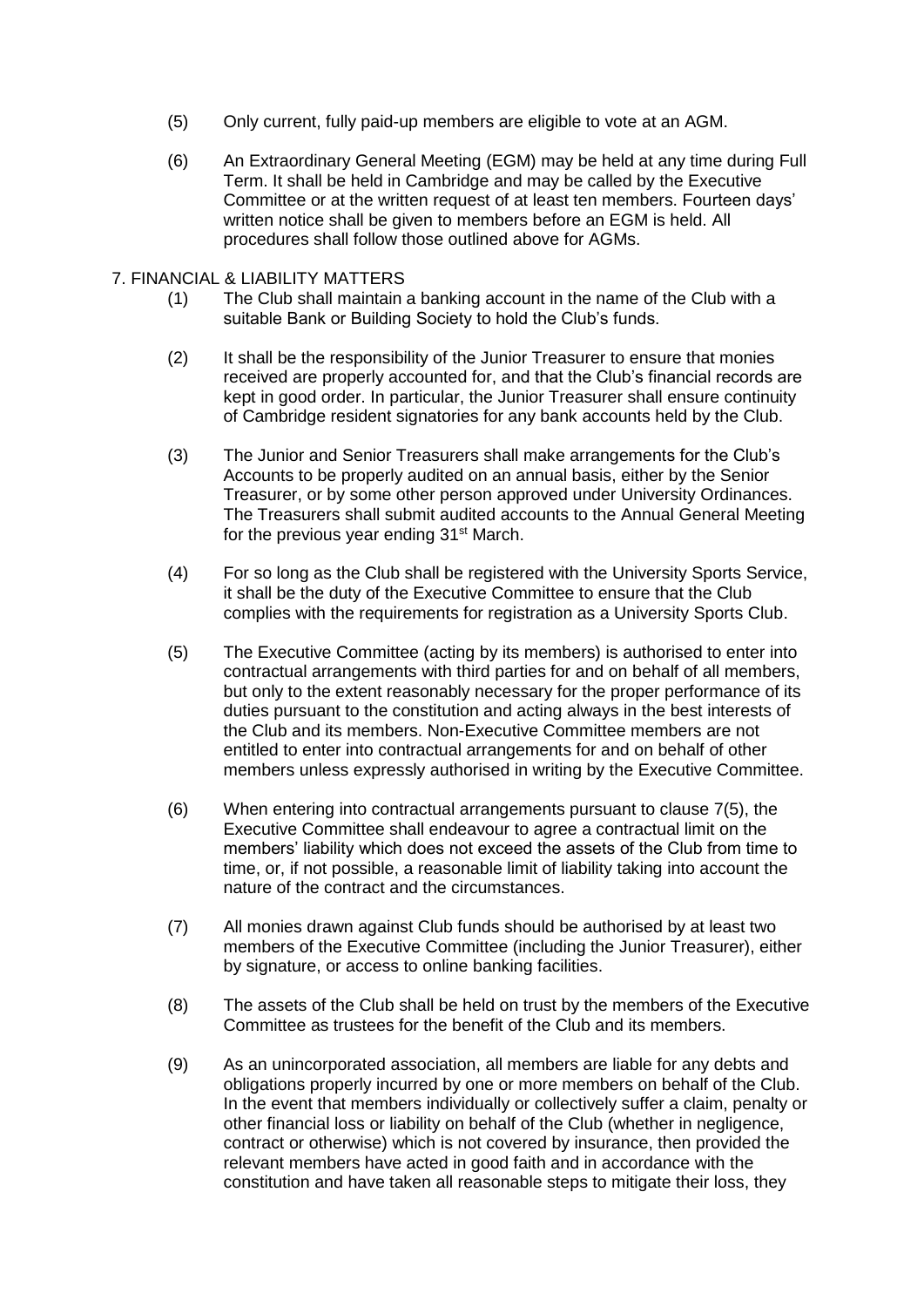shall be entitled to an indemnity from the Club's realisable assets up to the value of the assets from time to time, such indemnity to be administered by the Executive Committee, subject to the following exclusions: claims, penalties or other financial loss or liability incurred by a member or members: (i) as a result of criminal offences committed by such members; and/or (ii) in connection with the use of motor vehicles by such members; and/or (iii) which would have been covered by insurance but which due to the acts or omissions of such members (including but not limited to failure to obtain insurance required by law or failure to comply with the terms and conditions of insurance), is not so covered.

(10) The Senior Treasurer shall not be held personally liable for any financial debt or other obligation unless they are either (i) also a member of the club or (ii) have acted otherwise than in accordance with the club constitution.

## 8. CHANGES TO THE CONSTITUTION

Subject to clause 13 (Reserved Matters) the Constitution may be amended at a General Meeting, with approval of at least two thirds of those members present. Proposed changes must be circulated at least fourteen days prior to a General Meeting. Any amendments are subject to approval by the University Sports Service, and must be received by the Sports Service within fourteen days of the vote.

- 9. COMPLAINTS PROCESSES
	- (1) Any complaints must be submitted in writing to the Executive Committee in an expedient manner. Complaints should be treated confidentially and must not be distributed publicly.
	- (2) Complaints against a member(s) of the Executive Committee may be lodged with the Senior Treasurer, or, where a further conflict of interest arises, with the Sports Service who will advise on the appropriate procedures depending on the nature of the complaint.
	- (3) The Executive Committee will meet to hear any member complaints within 28 days of a complaint being lodged.

#### 10. DISCIPLINARY PROCESSES

- (1) Subject to the remainder of this clause 10, the Executive Committee shall have the authority to expel or to suspend a member or members whose actions are felt to be such as to bring the Club into disrepute, or gravely harm the interests of its members.
- (2) The Executive Committee may also take other disciplinary action in respect of a member of the Club, commensurate with the seriousness of the offence. The Executive Committee may take action as a result of member behaviour within any Club-organised activities.
- (3) Written notice of any investigation will be provided within seven days of a complaint/decision. In the case of serious misconduct, the Club Executive Committee, in consultation with the Senior Treasurer, may suspend a member pending the outcome of the investigation.
- (4) The expulsion of a member can only be effected following a majority vote of all Executive Committee members, excluding the Senior Treasurer, and in circumstances where: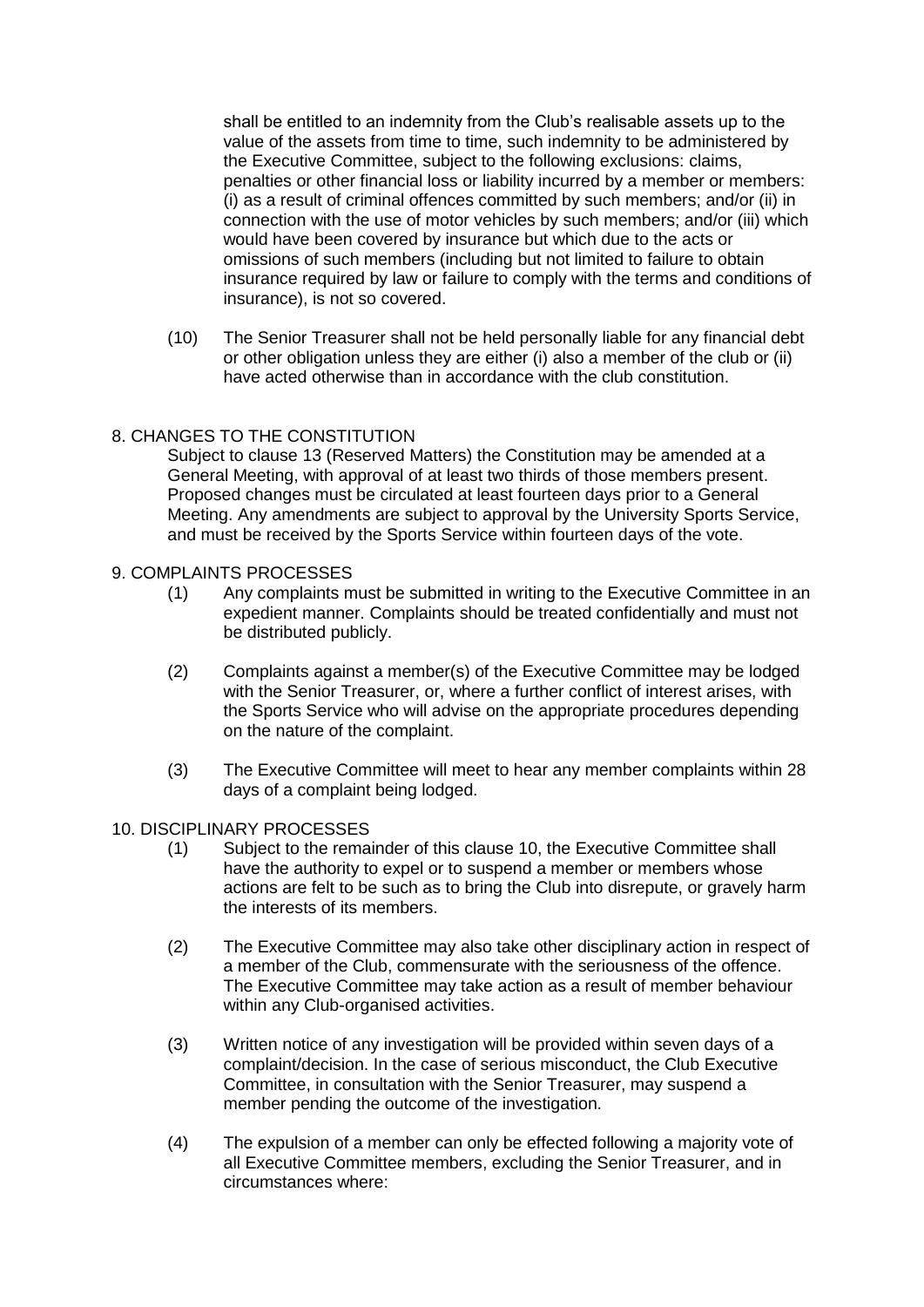- (a) the member has been given at least twenty-one days' notice in writing of the meeting of the Executive Committee at which the expulsion or suspension will be proposed and the reasons why it is to be proposed; and
- $(b)$  the member or, at the option of the member, a representative (who need not be a member of the Club) has been allowed to make representations to the meeting.
- (5) In the event of an expulsion, the excluded member is required to return all equipment, documents and finances belonging to the Club within 7 days. They will not be entitled to any full or partial refund of annual subscriptions.

(6) If a member who has been excluded, suspended or subject to other

- disciplinary action pursuant to clause 10(2) wishes to appeal the decision, that appeal should be made to the Sports Club Registration Sub-Committee which will assess the appeal in consultation with the Club's Senior Treasurer.
- (7) University members subject to disciplinary action have the right to lodge a further formal complaint with the University.

## 11. SAFEGUARDING

All members shall follow the rules set out by British Orienteering regarding safeguarding, referenced in the Code of Conduct.

### 12. DISSOLUTION:

- (1) A resolution to dissolve the Club can only be passed at a general meeting in accordance with clause 13.
- (2) In the event of dissolution, all debts shall be cleared with any remaining funds of the Club. Any assets remaining after all liabilities have been met shall become the property of the University and shall be transferred to the Sports Service until such time as another Club with similar aims exists.

## 13. RESERVED MATTERS:

The following matters (the "Reserved Matters") require approval by the Senior Treasurer and at least two thirds of the Members voting at any general meeting at which any of the following matters require approval:

- (1) Any amendment to the Constitution which materially affects the position of the Members or which materially alters the relationship between the Club and the University.
- (2) The dissolution of the Club.
- (3) Any proposal which has a material impact on the Club, its members, its assets, and/or its finances.
- (4) The application and/or use of Club/financial assets of the Club other than for the benefit of the Club.

## 13. PROVISION OF INFORMATION

The Executive Committee must supply annual accounts of the Club to the University, together with such other information as the University may reasonably require from time to time, whether in connection with the Club's registration as a Sports Club of the University, or in relation to the need to ensure that the Club is being administered in accordance with paragraph 28(1)(a) of Schedule 3 to the Charities Act 2011 or otherwise.